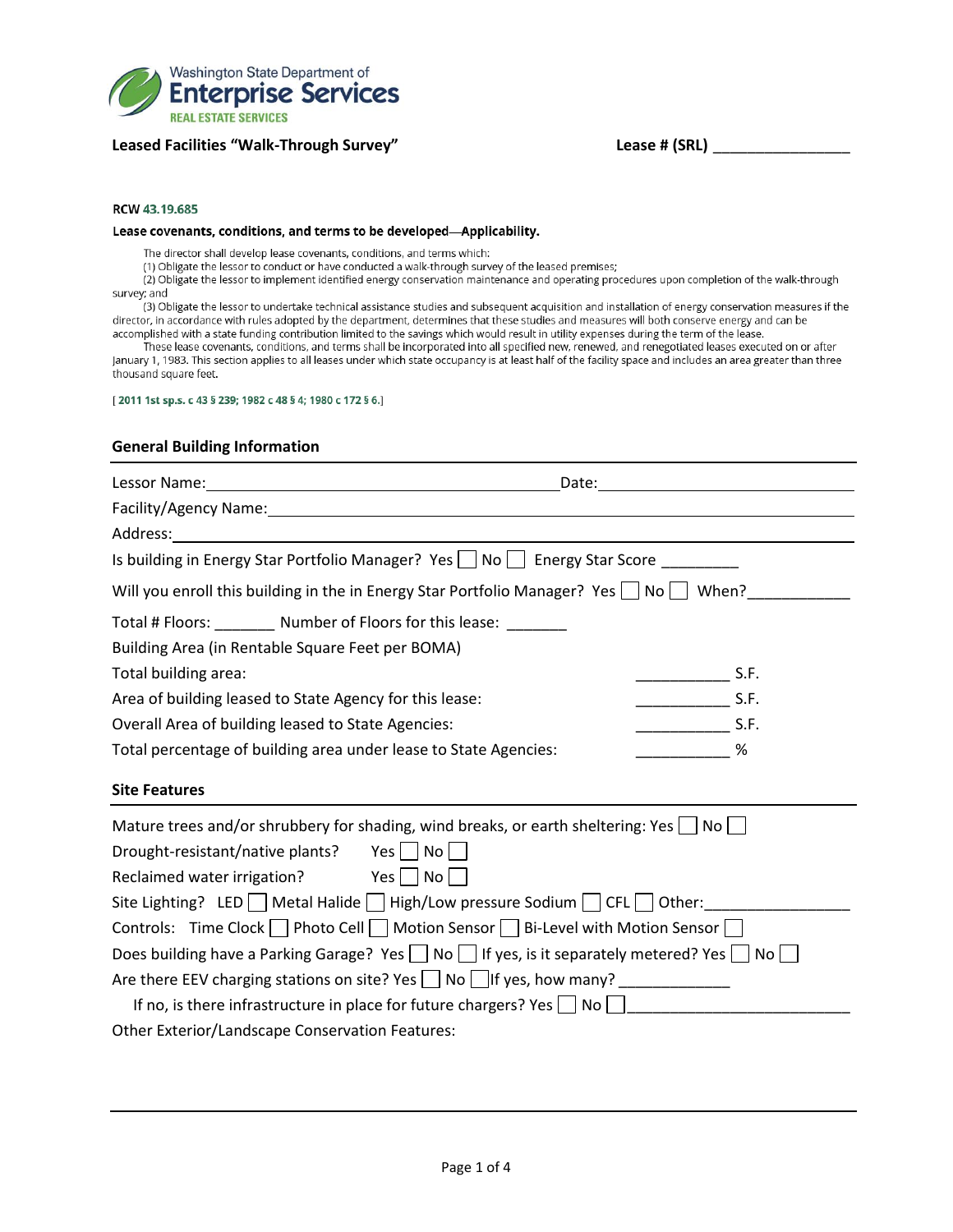

| Leased Facilities "Walk-Through Survey"                                                                                                                                                                                       |                                                                   |
|-------------------------------------------------------------------------------------------------------------------------------------------------------------------------------------------------------------------------------|-------------------------------------------------------------------|
| <b>Building Envelope</b>                                                                                                                                                                                                      |                                                                   |
| <b>OPENINGS</b><br>Door/Window General Conditions:<br>Good<br>Repair/Replace  <br>Window seals/glazing: Intact $\ $<br>Locations:                                                                                             | Fair $\Box$<br>Poor $\Box$                                        |
| Are windows operable?<br>Do windows have reflective coating?<br>Do windows have blinds/shades?<br>Exterior shading devices?<br>Condition of exterior door weatherstripping, bottoms, closers and sweeps:                      | Yes l<br>$Yes$                                                    |
| Location/Item Repair/Replace<br>Location/Item and the control of the control of the control of the control of the control of the control of the<br>Is there a vestibule at the main entrance?<br>Do doors open consecutively? | Repair/Replace<br>$Yes \mid \mid$<br>No    <br>$Yes \mid No \mid$ |
| <b>INSULATION</b>                                                                                                                                                                                                             |                                                                   |
| To the best of your knowledge, provide the following information:<br>Heating and Cooling pipes insulated? $Yes \cup No \cap Some \cap$<br><b>Building Envelope Comments:</b>                                                  | R-Value                                                           |
| <b>Building Interior</b><br><b>CEILINGS</b>                                                                                                                                                                                   |                                                                   |

| Types: $ACT$ GWB None Other:                                      |
|-------------------------------------------------------------------|
| Are ceiling tiles in place? Yes $\Box$ No $\Box$ If removed, why: |
| Do ceilings show evidence of leaks? Locations/Comments:           |

**\_\_\_\_\_\_\_\_\_\_\_\_\_\_\_\_\_\_\_\_\_\_\_\_\_\_\_\_\_\_\_\_\_\_\_\_\_\_\_\_\_\_\_\_\_\_\_\_\_\_\_\_\_\_\_\_\_\_\_\_\_\_\_\_\_\_\_\_\_\_\_\_\_\_\_\_\_\_\_\_\_\_\_\_\_\_**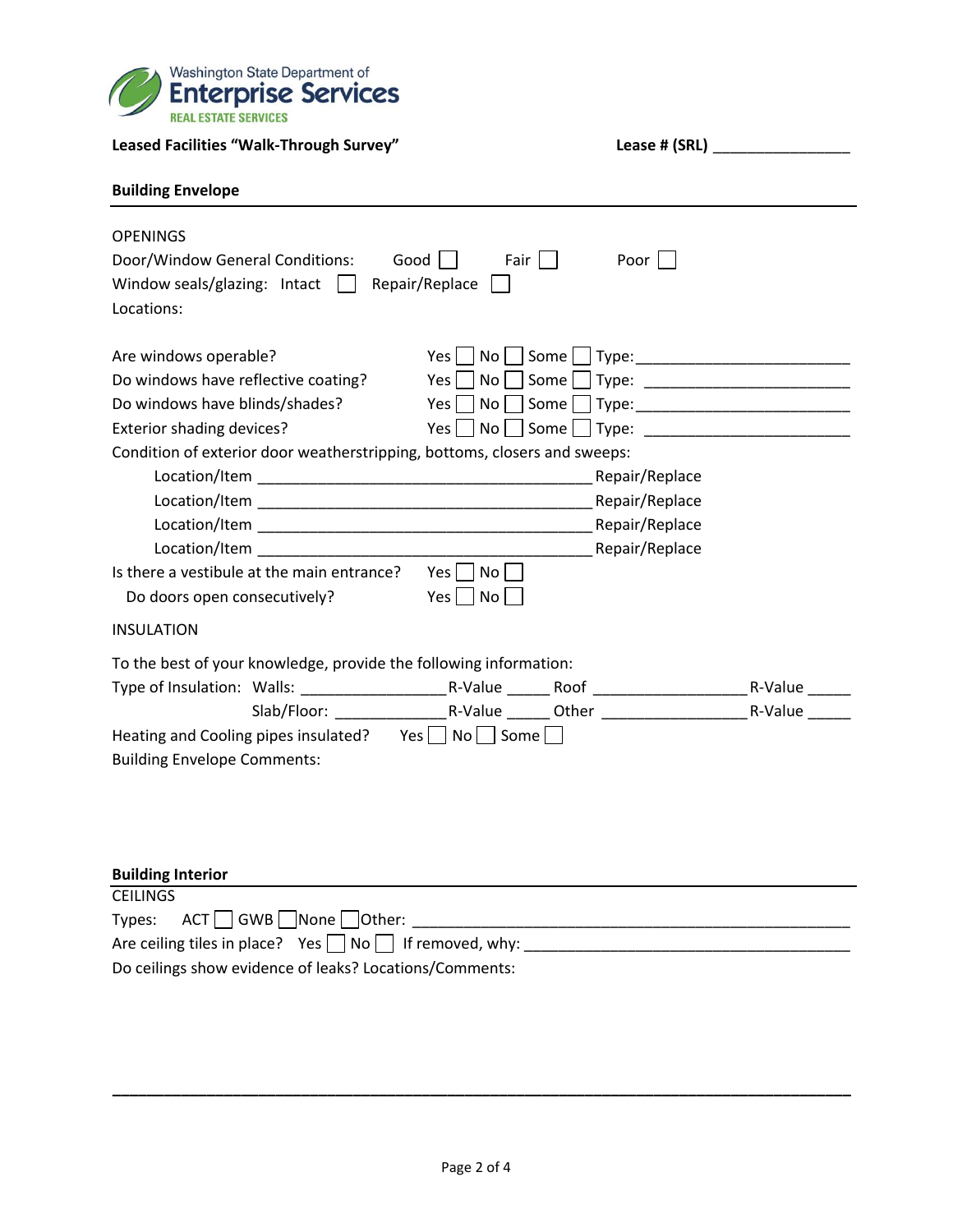

# Leased Facilities "Walk-Through Survey" **Lease # (SRL)** \_\_\_\_\_\_\_\_\_\_\_\_\_\_\_\_\_\_\_\_\_\_\_\_\_

| <b>Building Systems</b>                                                                                                                                                                                                                                                           |                                                                                                                                                 |  |  |  |  |
|-----------------------------------------------------------------------------------------------------------------------------------------------------------------------------------------------------------------------------------------------------------------------------------|-------------------------------------------------------------------------------------------------------------------------------------------------|--|--|--|--|
| LIGHTING/POWER<br>Interior Lighting Type:<br><b>Exterior Lighting Type:</b><br><b>Occupancy Sensors</b><br><b>Manual Light Switches</b><br>Bi-level switching<br>Interior Auto shut-off<br>Interior auto-dimming<br>Plug load master control                                      | Compact fluorescent $T12$ $T8$ $T5$<br>HID<br>LED  <br>Compact fluorescent T12 $\Box$ T8 $\Box$ T5 $\Box$ HID $\Box$ LED                        |  |  |  |  |
| <b>Energy Star Products</b>                                                                                                                                                                                                                                                       |                                                                                                                                                 |  |  |  |  |
|                                                                                                                                                                                                                                                                                   |                                                                                                                                                 |  |  |  |  |
|                                                                                                                                                                                                                                                                                   |                                                                                                                                                 |  |  |  |  |
|                                                                                                                                                                                                                                                                                   |                                                                                                                                                 |  |  |  |  |
| HEATING, VENTILATING & AIR CONDITIONING                                                                                                                                                                                                                                           |                                                                                                                                                 |  |  |  |  |
| Heating & Ventilating Equipment Type:<br>Other: and the state of the state of the state of the state of the state of the state of the state of the state of the state of the state of the state of the state of the state of the state of the state of the state of the<br>Other: | Boiler     Electric Resistance     Heat Pump   Packaged Rooftop Unit    <br>Split System<br>Fuel Type: Electricity Natural Gas Geothermal Solar |  |  |  |  |
| Heat Recovery System:                                                                                                                                                                                                                                                             | Yes  <br>No <sub>1</sub>                                                                                                                        |  |  |  |  |
| <b>Economizer Function:</b>                                                                                                                                                                                                                                                       | Yes  <br>No                                                                                                                                     |  |  |  |  |
| Perimeter Baseboard Heat:                                                                                                                                                                                                                                                         | Yes  <br>No                                                                                                                                     |  |  |  |  |
| Space Heaters:                                                                                                                                                                                                                                                                    | No<br>Yes                                                                                                                                       |  |  |  |  |
| Above Ceiling Fan Coil Units:                                                                                                                                                                                                                                                     | Yes  <br>No                                                                                                                                     |  |  |  |  |
| Heat Pumps:                                                                                                                                                                                                                                                                       | Yes  <br>No                                                                                                                                     |  |  |  |  |
| Return Air Grills in each space: Yes                                                                                                                                                                                                                                              | Plenum<br>No<br>$R/A$ Type:<br>Ducted                                                                                                           |  |  |  |  |
| Air Conditioning Equipment:                                                                                                                                                                                                                                                       | $Yes \bigsqcup No \bigsqcup Capacity Rating in Tons$                                                                                            |  |  |  |  |
| $Type:$ Chiller Cooling Tower                                                                                                                                                                                                                                                     | $DX$ Cooling $\Box$<br>Window Units<br>None                                                                                                     |  |  |  |  |
|                                                                                                                                                                                                                                                                                   | Does the leased facility contain a Data Center or "LAN" Room? Yes $\Box$ No $\Box$<br>Approx. SF:                                               |  |  |  |  |
|                                                                                                                                                                                                                                                                                   | How is the data center conditioned? Central HVAC System $\Box$ Mini-Split System $\Box$ Exhaust Fan $\Box$                                      |  |  |  |  |
| <b>Environmental Controls:</b>                                                                                                                                                                                                                                                    |                                                                                                                                                 |  |  |  |  |
| Energy Management System/DDC Controls: Yes                                                                                                                                                                                                                                        | No                                                                                                                                              |  |  |  |  |
| If tenant, is training provided?                                                                                                                                                                                                                                                  | No<br>Yes                                                                                                                                       |  |  |  |  |